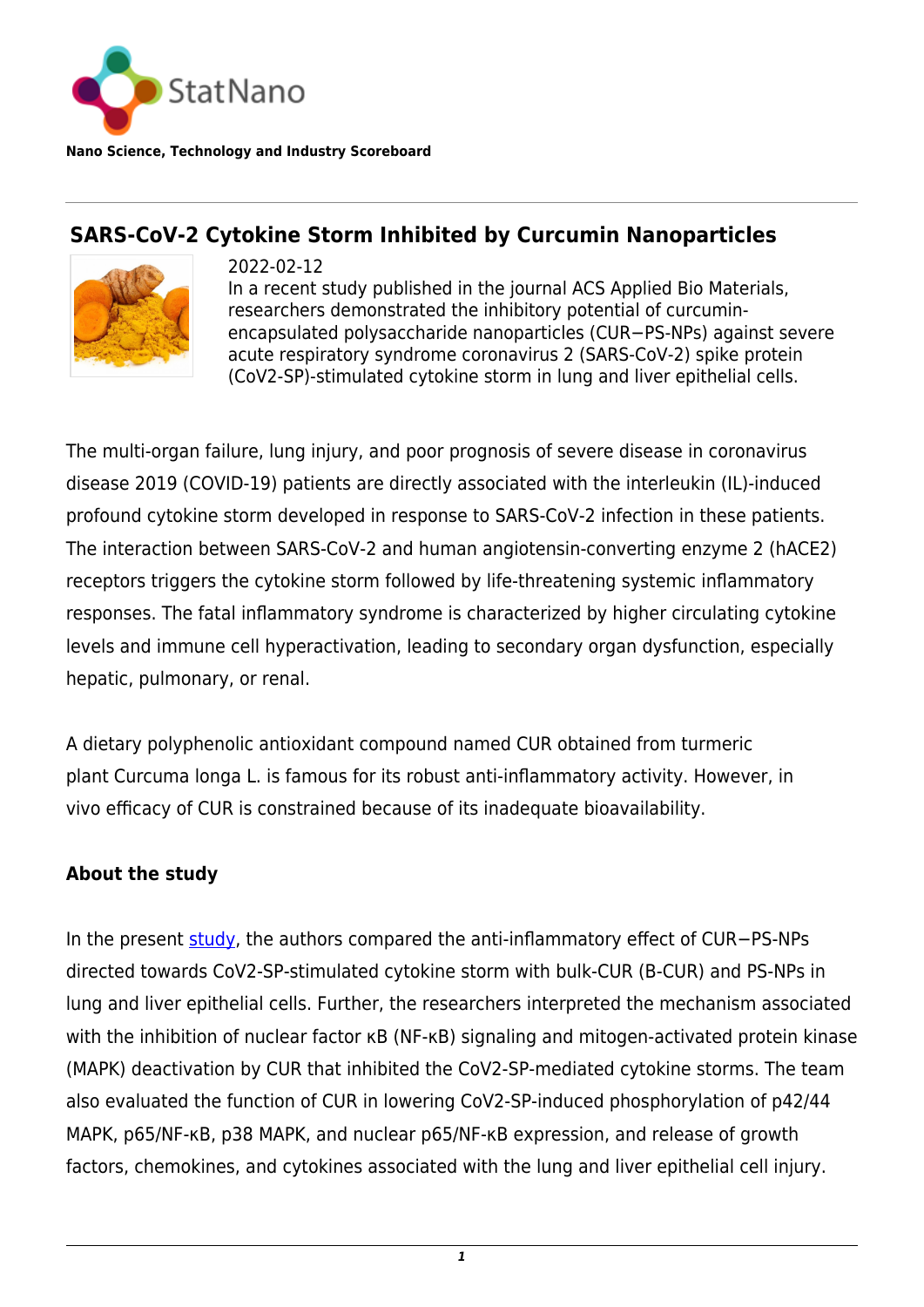CUR (97% purity), purified biotinylated recombinant hACE2, and SARS-CoV-2 S recombinant glycoproteins were used in this study. Further, the liver Huh7.5 and lung A549 epithelial cells were procured from the American Type Culture Collection [\(ATCC](https://www.atcc.org/))-recognized cell repository at [National Centre for Cell Sciences](https://www.nccs.res.in/), Pune, [India](http://statnano.com/country/India).

The PS-rich fraction was isolated and characterized from the dried rhizomes of C. longa. An emulsion solvent evaporation technique with minor changes was used in the CUR−PS-NPs' preparation. The epithelial cells were seeded and incubated with CoV2-SP containing stock solution.

The total ribonucleic acid (RNA) was isolated from the CoV2-SP-exposed epithelial cell pallets using an RNeasy mini kit. Subsequently, reverse transcription-quantitative polymerase chain reaction (RT-qPCR) experiments were conducted in the genes of CoV2-SP-exposed and unexposed epithelial cells. The interaction between CoV2-SP and hACE2 was assessed by enzyme-linked immunosorbent assay (ELISA). The cell viability was evaluated by the fluorescence-activated cell sorting (FACS) analysis, fluorescence microscopy, and Alamar blue assay using propidium iodide (PI) and Annexin V-FITC.

## **Study findings**

The results indicated that the size of the CUR−PS-NPs was within the nanomaterial range, and there was a continuous CUR release from the CUR–PS-NPs.

CUR–PS-NPs showed a high potential to inhibit the release of chemokines such as IP10, MCP-1, and CXCL8, growth factors such as vascular endothelial growth factor (VEGF) and C-C chemokine ligand 3 (CCL3), and cytokines such as IL-12, IL-6, and IL-1 associated with the impairment of CoV2-SP-triggered lung A549 and liver Huh7.5 epithelial cells.

The inhibition of chemokines, cytokines, and growth factors by CUR–PS-NPs in A549 and Huh7.5 cells was higher than PS-NPs and B-CUR-treated cells. However, the inhibition of VEGF-A, CCL10, and CCL5 in PS-NPs and B-CUR-treated A549 cells were higher than the CUR–PS-NPs-treated cells. No significant inhibitory effects on the release of IL-8 and IL-6 in CoV2-SPs-triggered Huh7.5 and A549 cells were demonstrated by the PS-NPs treatment alone.